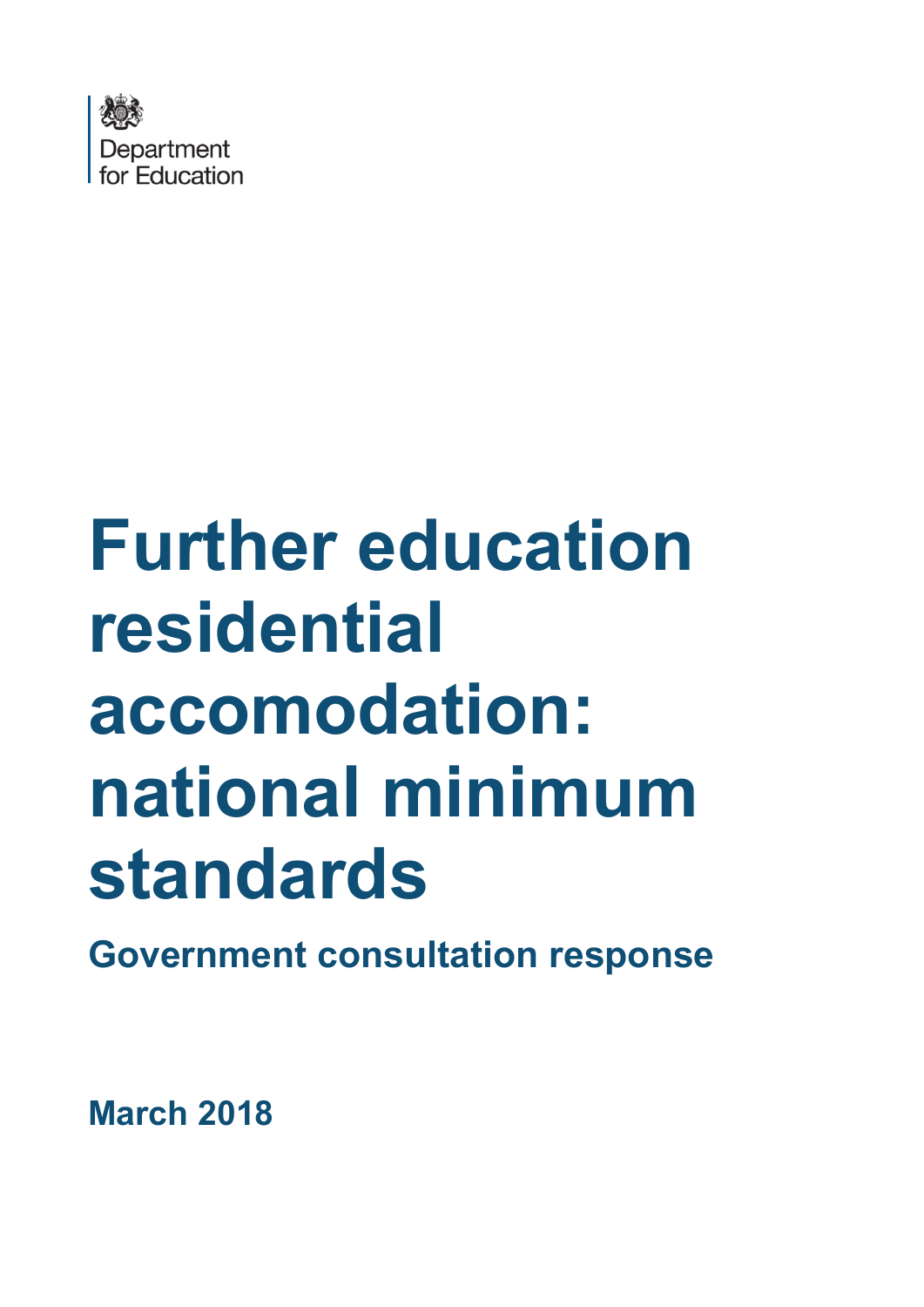# **Contents**

| Introduction                                                      | 3              |
|-------------------------------------------------------------------|----------------|
| Summary of responses received and the government's response       | 4              |
| Main findings of the consultation                                 | $\overline{4}$ |
| Question analysis                                                 | 5              |
| <b>Question 1</b>                                                 | 5              |
| Government response                                               | 5              |
| Question 2                                                        | 6              |
| Government response                                               | 6              |
| Question 3                                                        | 6              |
| Government response                                               | $\overline{7}$ |
| Question 4                                                        | 7              |
| Government response                                               | $\overline{7}$ |
| Question 5                                                        | 8              |
| Government response                                               | 8              |
| Next steps                                                        | 8              |
| Annex A: List of organisations that responded to the consultation | 9              |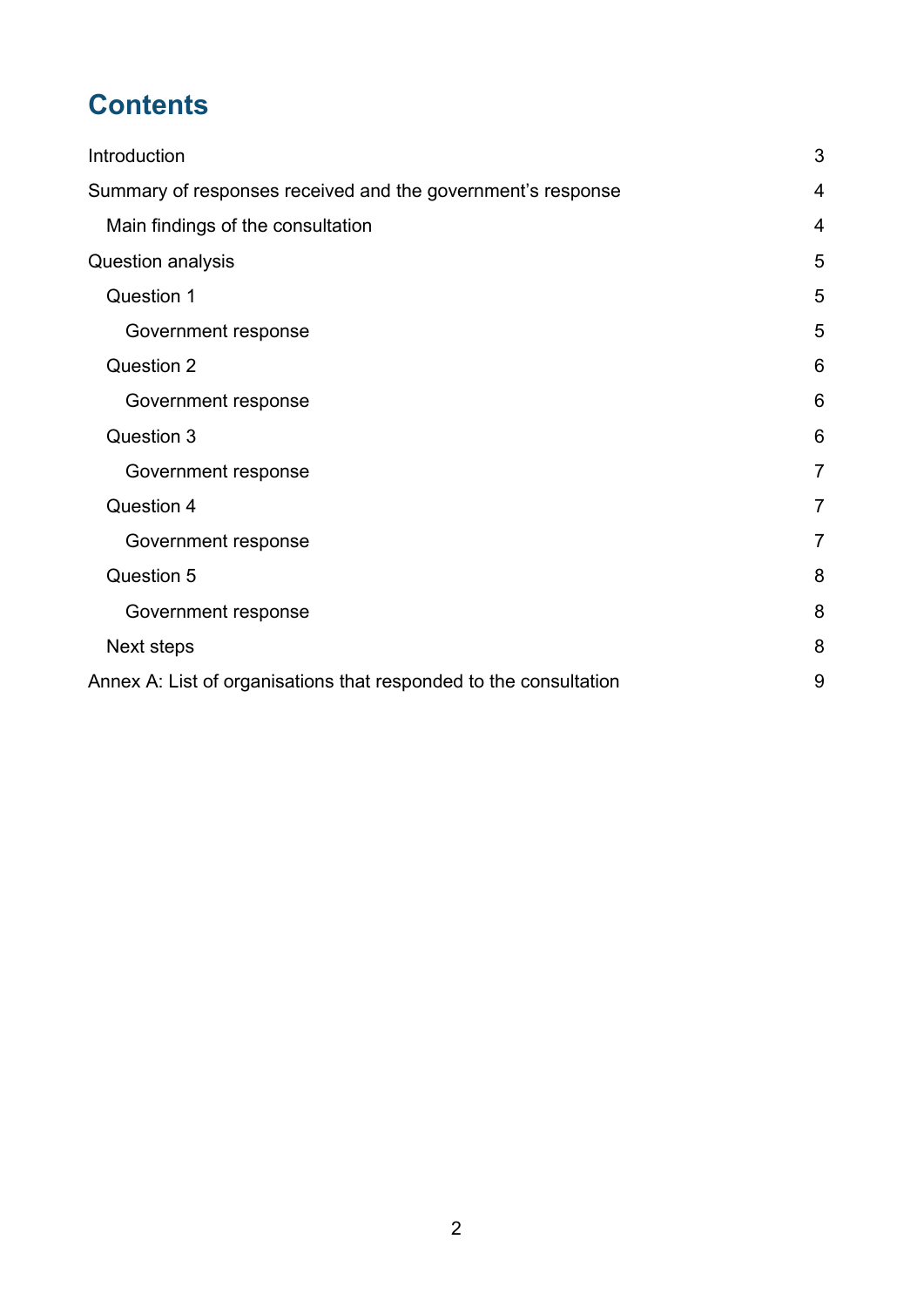# <span id="page-2-0"></span>**Introduction**

The government has proposed a revision of the National Minimum Standards for Residential Accommodation for under 18s in further education colleges, sixth form colleges, institutions designated under section 28 of the Further and Higher Education Act 1992 as being within the further education sector ("designated institutions"), 16-19 Academies, and independent specialist colleges. The standards were last revised in 2002, and much has changed in terms of the safeguarding and promotion of the welfare of students since then. By revising and updating the standards we aim to make it easier both for the relevant institutions and for Ofsted to provide protection and reassurance for students and their parents / guardians.

The proposed new standards follow the more concise format of the parallel boarding school standards which were updated in 2015, but have been adapted to fit an FE context. They are less prescriptive than the existing standards, but they continue to set clear expectations of providers in order to ensure effective and proportionate arrangements for the protection of students. They are designed to be used flexibly in a variety of institutions, for inspection purposes, to facilitate self-assessment of services, and for induction and training of staff. The draft standards were developed in consultation with Ofsted, and with providers to which the standards will apply.

On 7 November 2017, we launched an online 11 week public consultation on the proposed changes, and wrote to key representative bodies to ensure that colleges were alerted. The consultation closed on  $26<sup>th</sup>$  January 2018. We received 17 written responses from colleges, 3 from representative organisations, and another from Ofsted. The summary of responses to the consultation and what we intend to do is set out below. A list of organisations which responded to the consultation can be found at Annex A.

The proposed standards were welcomed as providing clarity in a more concise format, whilst leaving flexibility for each college to apply them in the way best suited to their students. We are therefore publishing the new National Minimum Standards alongside this document, after making some minor amendments in response to the consultation.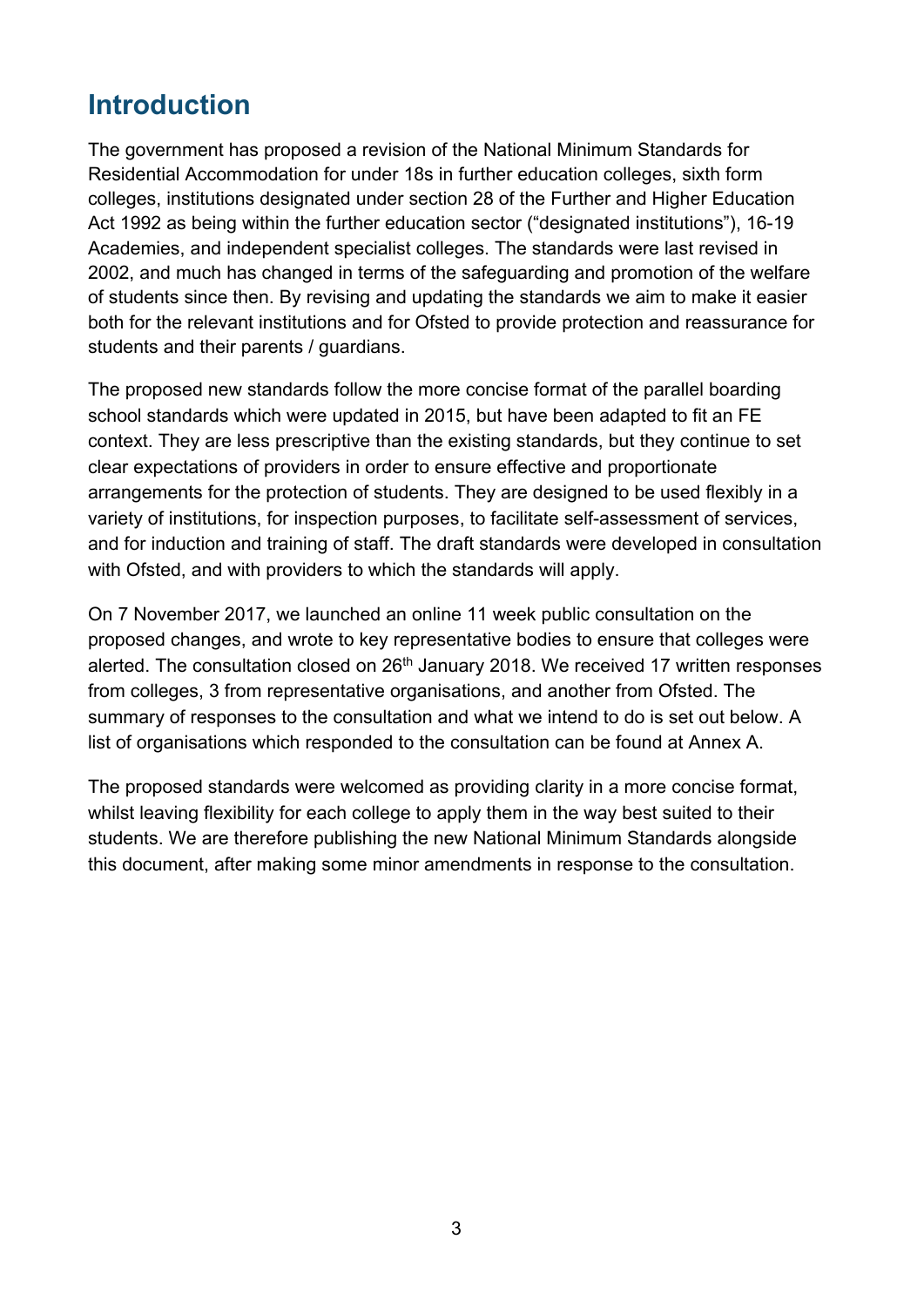# <span id="page-3-0"></span>**Summary of responses received and the government's response**

The proposed standards were broadly welcomed, with the majority of respondents judging them to be comprehensive, clear, appropriate for the target age group, and applicable across the full range of institutions. However, some respondents had queries or comments about certain detailed aspects of the standards. We have considered these points carefully, and made a number of drafting changes to increase clarity for users. Additional changes have also been made in response to advice from Ofsted.

## <span id="page-3-1"></span>**Main findings of the consultation**

- Almost two thirds of respondents said that the standards were comprehensive and clear. However, a significant minoritysuggested drafting changes to increase clarity.
- 81% of respondents said that the standards were appropriate for students in post-16 institutions
- 81% of respondents said that the standards were suitable for the full range of colleges and 16-19 academies.
- Two thirds of respondents said that there would be no disproportionate effect on particular students, but one third expressed some concern about the impact on students with disabilities and LGBT students.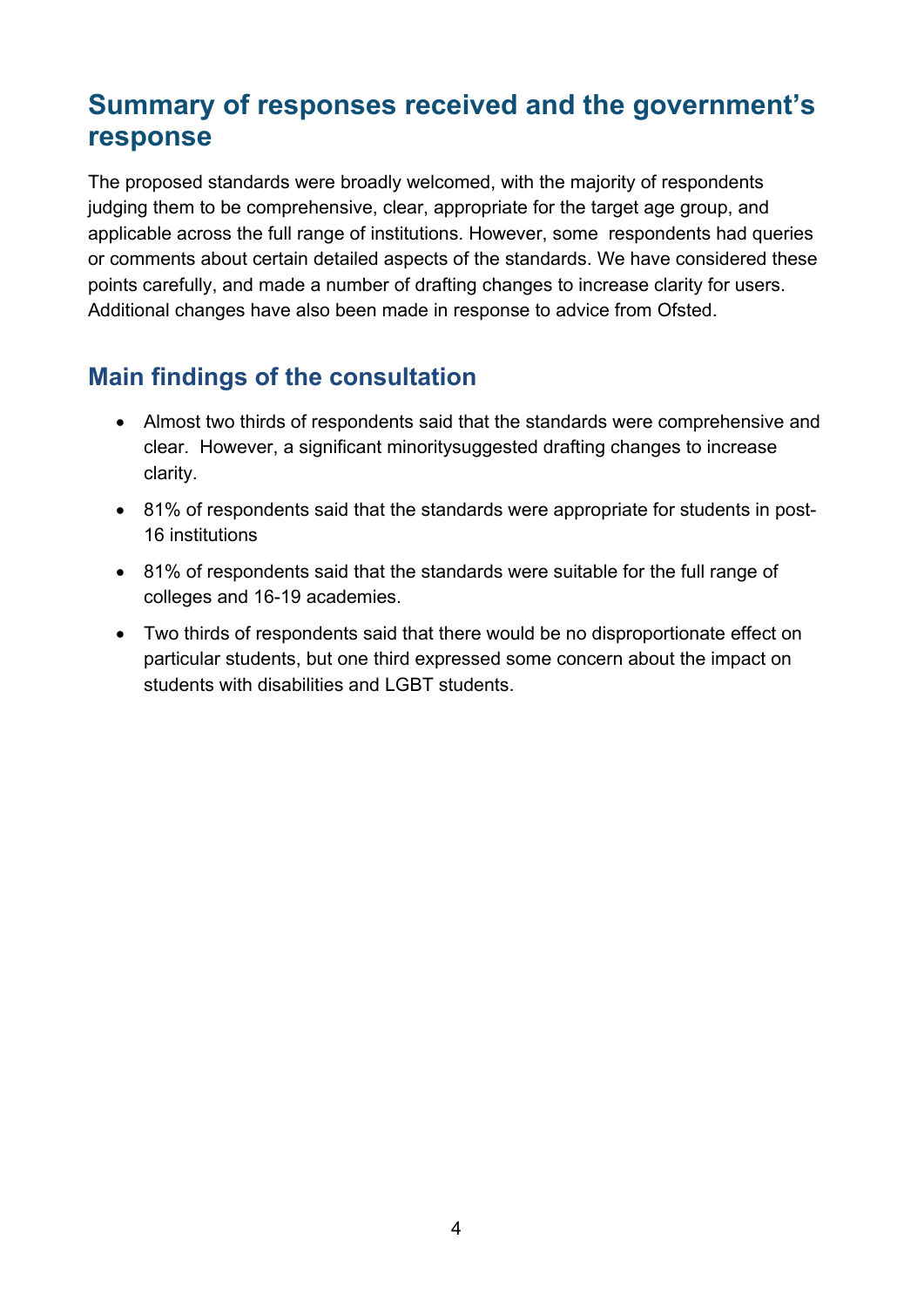# <span id="page-4-0"></span>**Question analysis**

## <span id="page-4-1"></span>**Question 1**

**Are the standards comprehensive and clear? If you have answered No, please explain your answer, with reference to the relevant Standard and paragraph numbers**

|              | <b>Total</b> | <b>Percent</b> |
|--------------|--------------|----------------|
| Yes          | 13           | $61.90\%$      |
| No           | 8            | $38.10\%$      |
| Not answered |              | 0%             |

The majority of responses agreed that the standards were both comprehensive and clear. A significant minority sought greater clarity on certain standards, and on their scope. The key areas of on which clarification was sought were:

- The scope of the standards: some respondents sought a clearer statement about the inclusion of independent specialist colleges, and consistency when referring to the target age group.
- How certain provisions should be interpreted or implemented in independent specialist colleges, or where students are accommodated in private lodgings.
- Standard 2: The arrangements for students to access independent help or advice: Responses asked for more guidance on appropriate persons and organisations.
- Standard 3: The arrangements for medical treatment and administration of medication: Some queries were raised about the level of facilities required, the requirement for parental consent, and safe storage of medication.
- Standard 5: Gender issues with regard to sleeping accommodation, toilets etc: Some responses sought guidance on provision for transgender students, and others felt that the language used was insufficiently inclusive. Others suggested that some small specialist colleges would be unable to separate male and female accommodation.

#### <span id="page-4-2"></span>**Government response**

We have amended the wording of the introduction to the standards (and Standard 1) to provide further clarity on their scope, especially with regard to particular age groups, and to independent specialist colleges.

We have amended the main text of the standards to provide greater clarity on the requirements with regard to: students' access to independent help and advice (Standard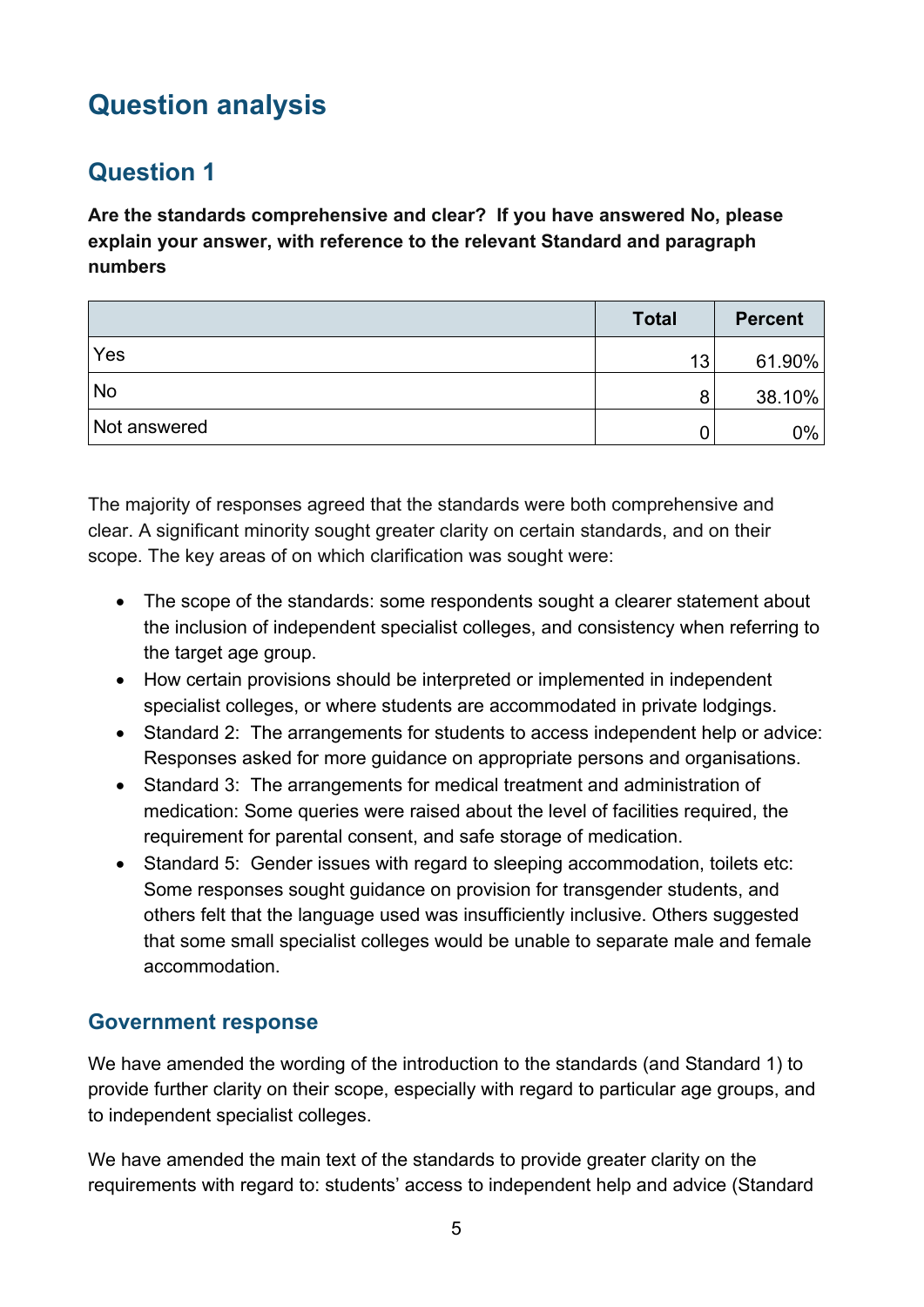2); medical care, medication and medical consent (Standard 3); sleeping accommodation (Standard 5); fire precautions for students with disabilities (Standard 7); and certain aspects of safeguarding and supervision (e.g. Standards 10.3, 11.1, 15.9).

We have also sought to clarify how other standards might be applied in special circumstances, such as for students with significant disabilities (e.g. Standards 2.5, 11.1 and 18.2), or those accommodated in private lodgings (e.g. Standards 7.2, 11.1, 15.2).

## <span id="page-5-0"></span>**Question 2**

**Are the standards set at the right level, and are they appropriate for students in post-16 institutions? If you have answered No, please explain your answer, with reference to the relevant Standard and paragraph numbers**

|              | <b>Total</b> | <b>Percent</b> |
|--------------|--------------|----------------|
| Yes          | 17           | $80.95\%$      |
| No           |              | 9.52%          |
| Not answered | ⌒            | 9.52%          |

#### <span id="page-5-1"></span>**Government response**

A large majority of respondents agreed that the new standards are set at the right level for post 16 students. However, we received comments seeking clarity on which age group was in scope, and highlighting certain instances where the standards might not be suitable for students with learning difficulties and/or disabilities. We have made drafting changes in response to these concerns (see previous question).

# <span id="page-5-2"></span>**Question 3**

**Are they suitable for the full range of colleges and 16-19 academies to which they apply?**

|              | <b>Total</b> | <b>Percent</b> |
|--------------|--------------|----------------|
| Yes          | 17           | $80.95\%$      |
| <b>No</b>    | റ            | 9.52%          |
| Not answered | റ            | 9.52%          |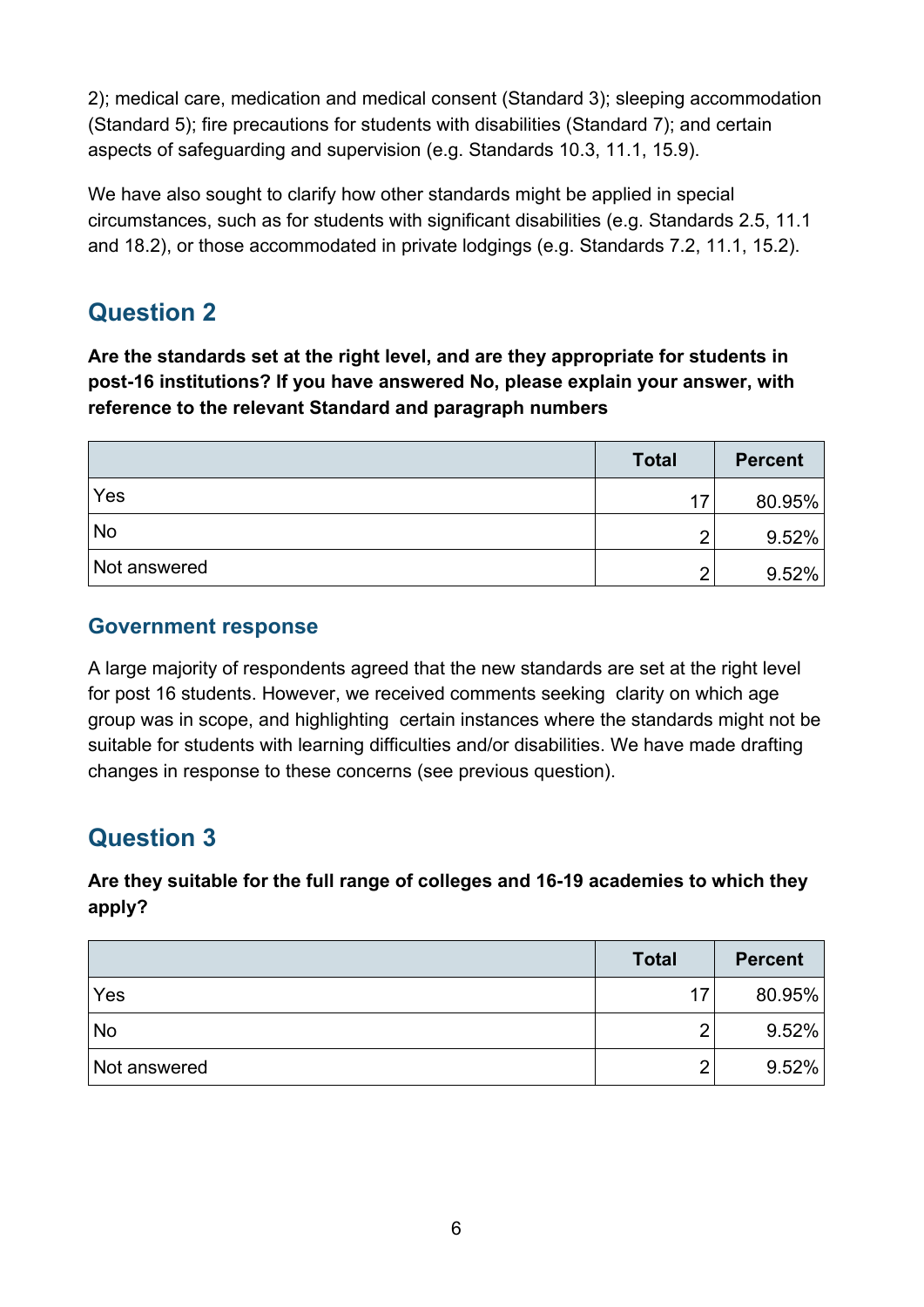#### <span id="page-6-0"></span>**Government response**

Respondents generally welcomed the less prescriptive nature of the revised standards, and the consequent flexibility for colleges to adapt them for their particular context and ethos. Two respondents commented that particular standards might be difficult to apply in small specialist colleges, and we have amended the text to reflect this. For example, we have removed the requirement at Standard 3.1 for separate male and female accommodation within a sick bay, because some small specialist colleges do not have this flexibility.

## <span id="page-6-1"></span>**Question 4**

**Do you think that any of our proposals could have a disproportionate impact, positive or negative, on specific students, in particular those with relevant protected characteristics (including disability, gender, race and religion or belief)? Please provide evidence to support your response.**

|              | <b>Total</b> | <b>Percent</b> |
|--------------|--------------|----------------|
| Yes          | 5            | 23.81%         |
| No           | 14           | 66.67%         |
| Not answered | ◠            | 9.52%          |

More than two thirds of respondents were confident that the proposed standards would have no disproportionate impacts, with responses pointing to the flexibility for colleges to adapt them to their own ethos or circumstances, and to the clear statement on equality and diversity at Standard 16. However, some respondents commented that the references to male and female students might be omitted or extended to ensure inclusivity for transgender, binary or transitioning students. Others mentioned concerns about students with disabilities.

#### <span id="page-6-2"></span>**Government response**

In response to these concerns we have worked with the Government Equalities Office and with Ofsted to include text at 5.2 (and accompanying footnote) on providing for transgender and gender questioning students. We have amended the wording of Standards 3.2, 5.1, 5.3 (now 5.4), and 5.5 (now 5.6) to ensure greater clarity and inclusivity with regard to the accommodation that should be provided for students. We have also made changes to certain standards to clarify how they should be applied for students with disabilities (as explained in our response under Question 1).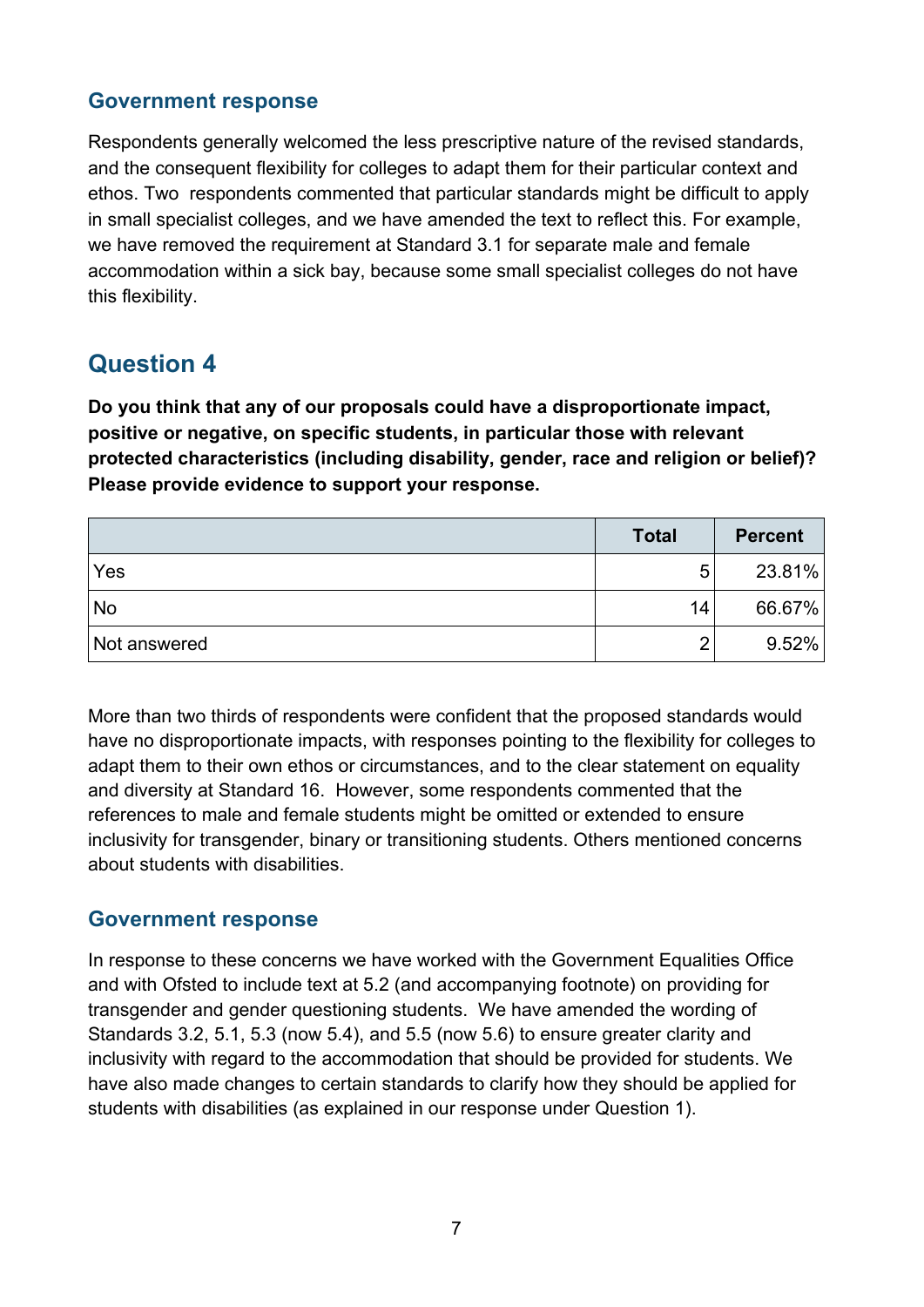## <span id="page-7-0"></span>**Question 5**

**Do you have any other comments on the standards?**

|              | <b>Total</b> | <b>Percent</b> |
|--------------|--------------|----------------|
| Yes          | 9            | 42.86%         |
| No           | 11           | 52.38%         |
| Not answered |              | 4.76%          |

#### <span id="page-7-1"></span>**Government response**

There were no substantive new comments in response to this question. Respondents either restated questions and comments already made, or took the opportunity to express their approval of the new standards.

## **Supplementary Amendments to the text of the Standards**

In response to advice from Ofsted, we have also made some other minor additions, for example with regard to emergency medication (Standard 3.4 and Appendix 2), student and parent information (Standards 3.1 and 5.7), management qualifications, and staff meetings (Standards 13.3 and 15.1).

### <span id="page-7-2"></span>**Next steps**

We are publishing the new National Minimum Standards at the same time as this response. The Standards will come into force on 1 September 2018. From that date the governing bodies of colleges and the proprietors of 16-19 academies must comply with the Standards, and Ofsted will take them into account in deciding whether or not an institution has complied with its duty to safeguard and promote the welfare of children for whom accommodation is provided.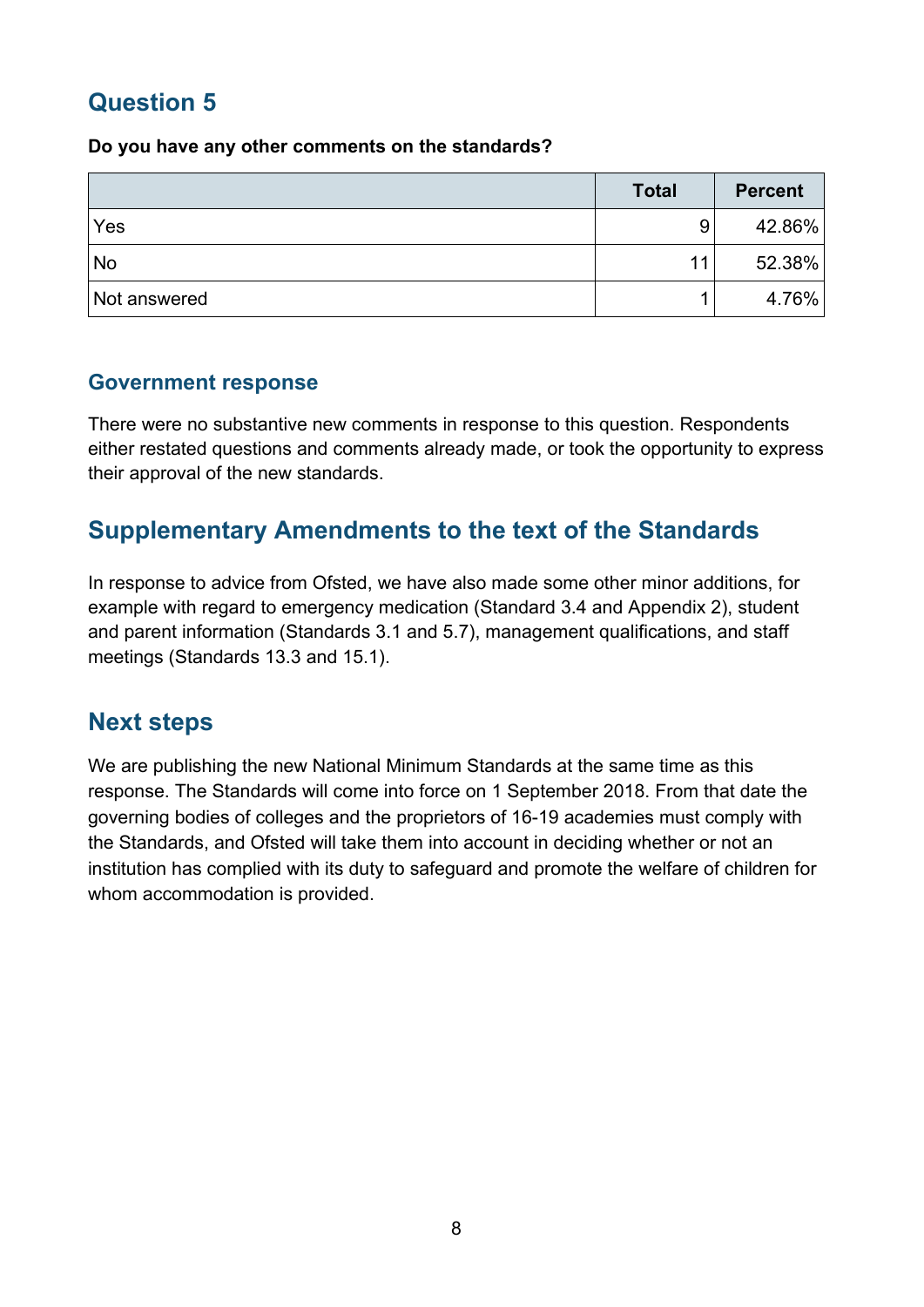# <span id="page-8-0"></span>**Annex A: List of organisations that responded to the consultation**

- ASCL
- Askham Bryan College
- Association of Colleges
- Chichester College
- Eastleigh College
- Hadlow College
- Hartpury College
- Highbury College
- Kingston Maurward College
- Moulton College
- Natspec
- Newton Rigg
- Ofsted
- Reaseheath College
- Richard Huish College
- South Tyneside College
- Sparsholt College
- The Cornwall College Group
- Warwickshire College
- York College
- One other College